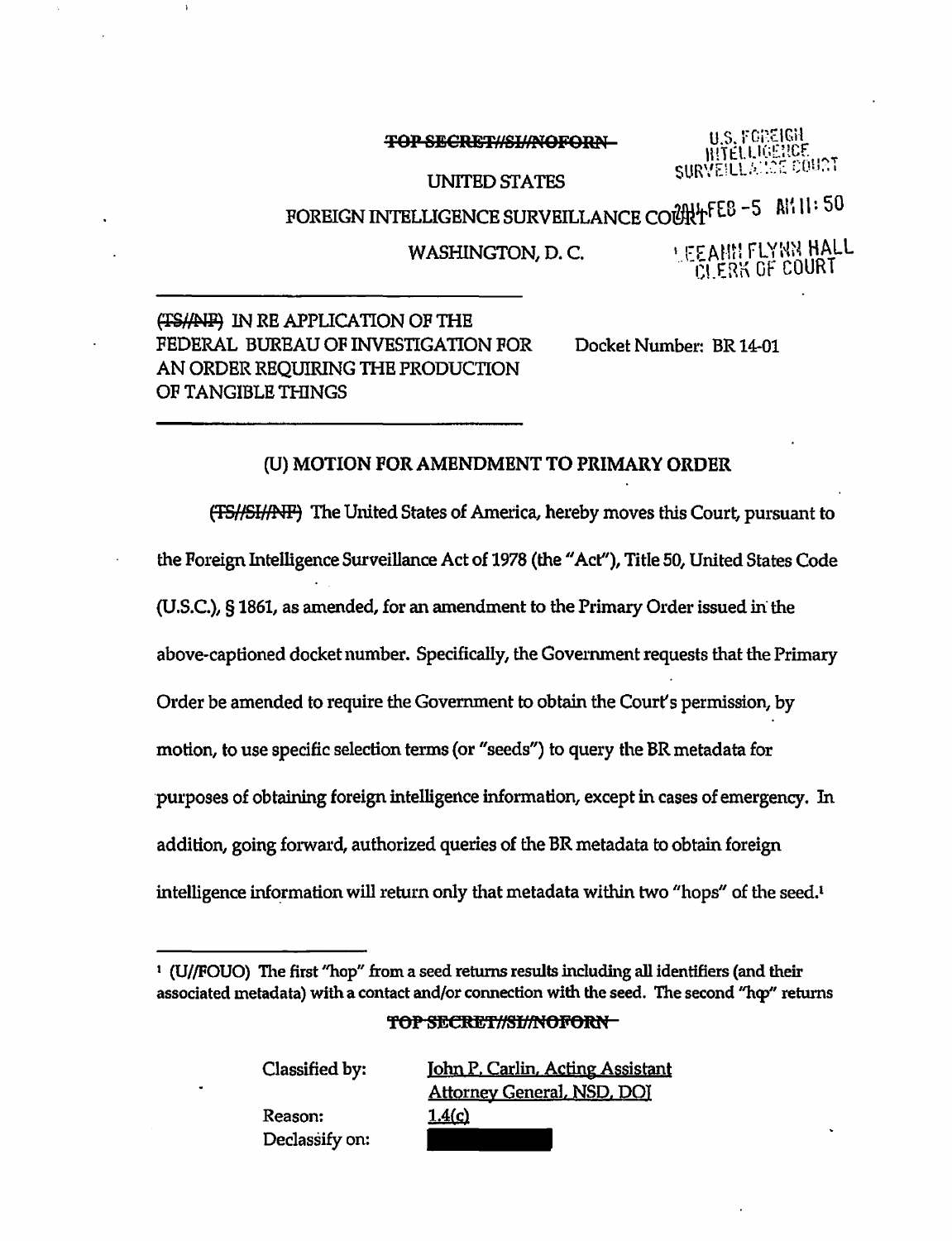1. (TS//SI//NF) Upon consideration of the Application by the United States, on January 3, 2014, the Honorable Thomas F. Hogan of this Court issued orders in the above-captioned docket number requiring the production to the National Security Agency (NSA) of certain call detail records or "telephony metadata" created by certain specified telecommunications providers. That authority expires on March 28, 2014, at 5:00 p.m. Eastern Time. The application, including all exhibits and the resulting orders, is incorporated herein by reference.

2. <del>(TS//SI//NF)</del> The Primary Order in the above-captioned docket number requires NSA to strictly adhere to the enumerated minimization procedures. Among the minimization procedures is subparagraph (3)C, which, in summary, authorizes NSA to access the BR metadata for purposes of obtaining foreign intelligence information only through queries of the BR metadata to obtain contact chaining information (as described) using selection terms approved as "seeds" pursuant to the RAS approval process described in subparagraph (3)C. ·

3. **(TS//SI//NF)** The Government moves this Court for an amendment to the Primary Order in docket number BR 14-01 that will require the Government to first obtain the Court's approval, by motion, to use specific selection terms to the query the

results that include all identifiers (and their associated metadata) with a contact and/or connection with an identifier revealed by the first "hop."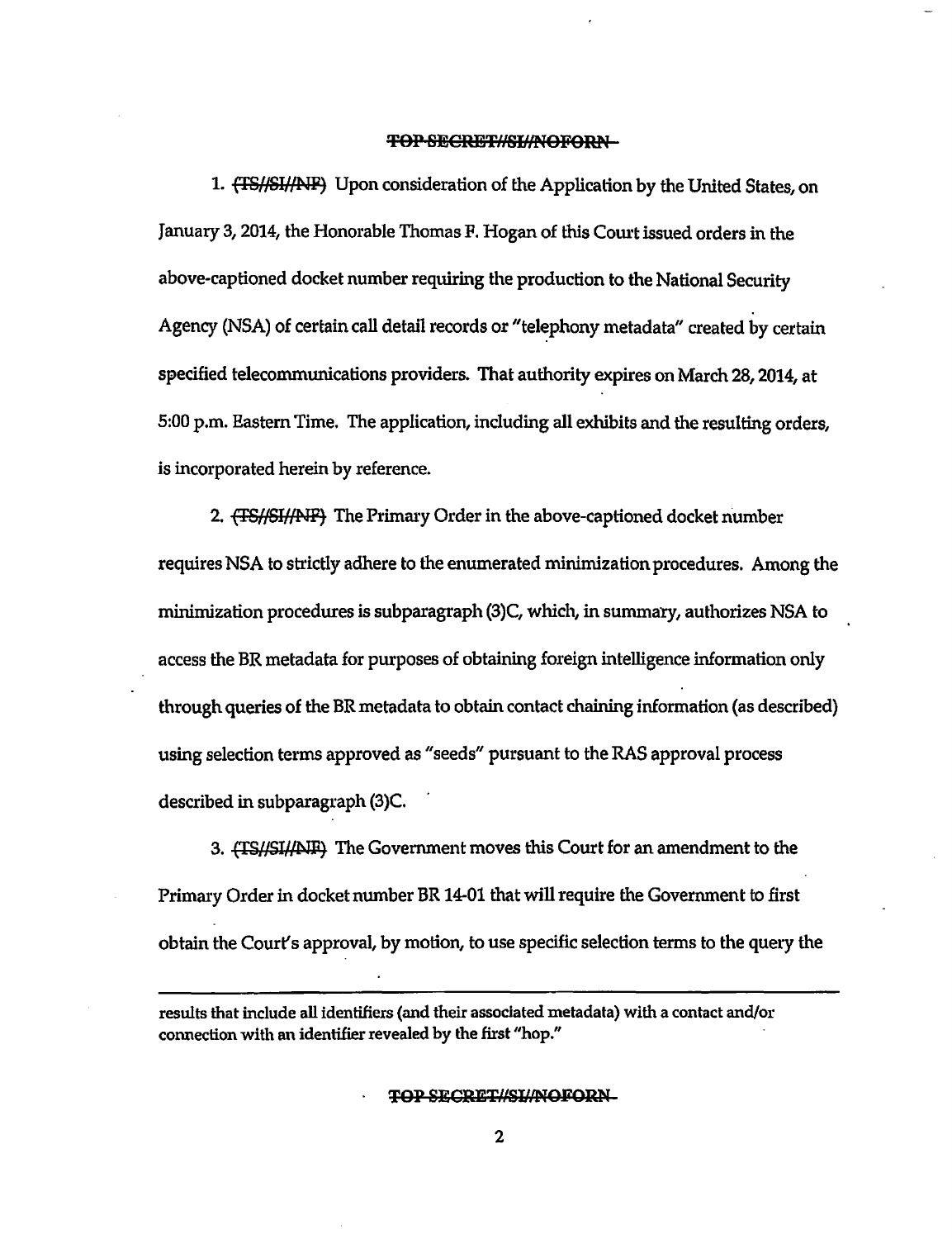BR metadata for purposes of obtaining foreign intelligence information, except in cases determined to be an emergency. The Government further moves this Court for an amendment to the Primary Order restricting queries of the BR metadata to obtain foreign intelligence information to return only that metadata within two "hops" of an approved seed. The Government is seeking these amendments to the Primary Order based on direction from the President of the United States of America concerning the manner in which the Government will implement this program going forward.

4. (TS//SI//NP) Specifically, the Government requests that the Court strike subparagraph (3)C from the Primary Order in docket number BR 14-01 and replace it with the following new subparagraph (3)C:

> C. The government may request, by motion and on a case-by-case basis, permission from the Court for NSA<sup>[FN1]</sup> to use specific selection terms that satisfy the reasonable articulable suspicion (RAS) standard<sup>[FN2]</sup> as "seeds" to query the BR metadata to obtain contact chaining information, within two hops of an approved "seed", for purposes of obtaining foreign intelligence information. In addition, the Director or Acting Director of NSA may authorize the emergency querying of the BR metadata with a selection term for purposes of obtaining foreign intelligence information, within two hops of a "seed", if: (1) the Director or Acting Director of NSA reasonably determines that an emergency situation exists with respect to the conduct of such querying before an order authorizing such use of a selection term can with due diligence be obtained; and (2) the Director or Acting Director of NSA reasonably determines that the RAS standard has been met with respect to the selection term. In any case in which this emergency authority is exercised, the government shall make a motion in accordance with this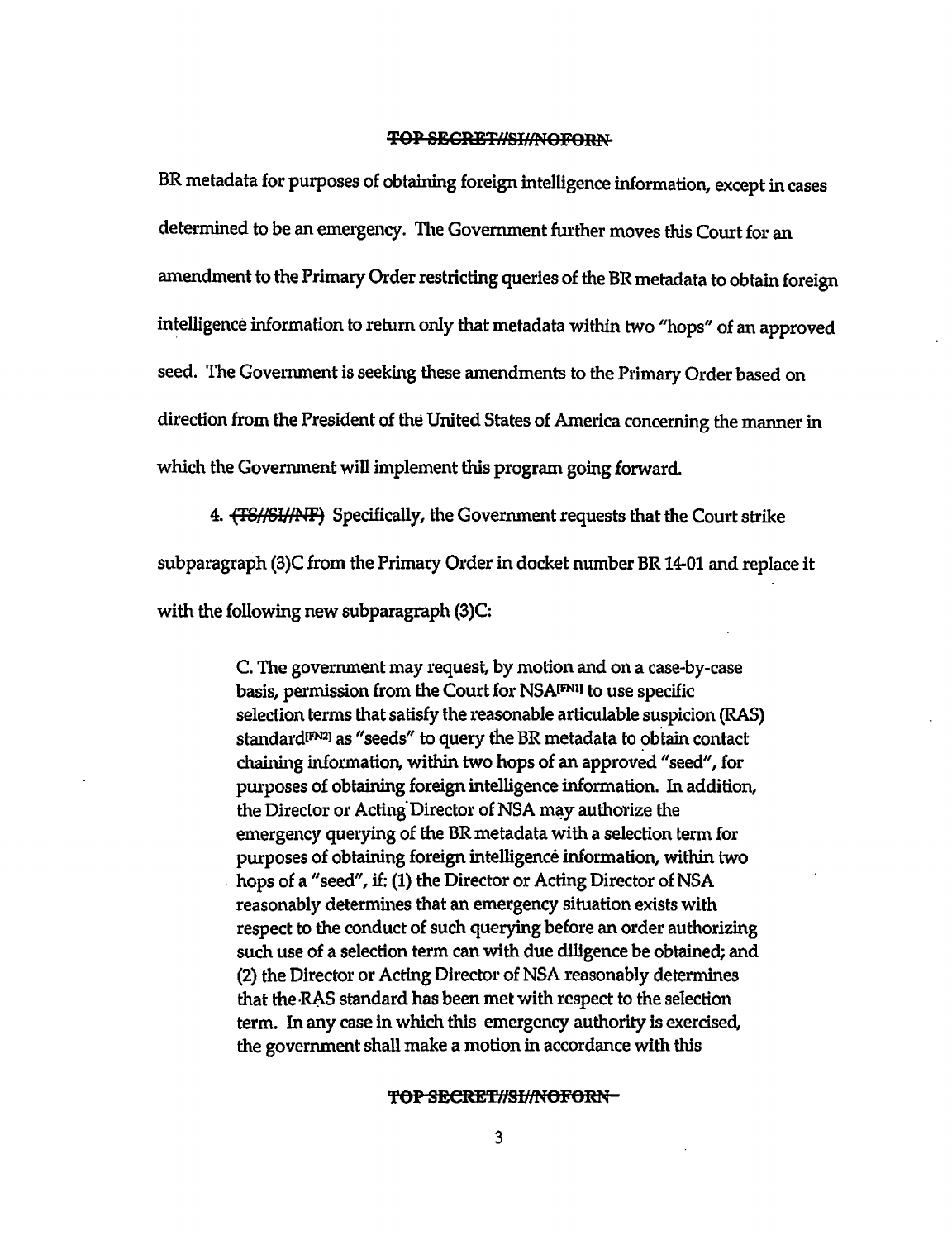amendment to Primary Order to the Court as soon as practicable, but not later than *7* days after the Director or Acting Director of NSA authorizes such query. [FN3]

(i) Any submission to the Court under this paragraph shall, at a minimum, specify the selection term for which query authorization is sought or was granted, provide the factual basis for the NSA's belief that the reasonable articulable suspicion standard has been met with regard to that selection term and, if such query has already taken place, a statement of the emergency necessitating such query.[FN4]

(ii) NSA shall ensure, through adequate and appropriate technical and management controls, that queries of.the BR metadata for intelligence analysis purposes will be initiated using only a selection term that has been RAS-approved. Whenever the BR metadata is accessed for foreign intelligence analysis purposes or using foreign intelligence analysis query tools, an auditable record of the activity shall be generated. IFNSJ

(iii) The Court's finding that a selection term is associated with

shall be effective for: one hundred eighty days for any selection term reasonably believed to be used by a U.S. person; and one year for all other selection terms.lFN6J.[PN'l]

(iv) Queries of the BR metadata using RAS-approved selection terms may occur either by manual analyst query or through the automated query process described below. In either case, queries of the BR metadata to obtain foreign intelligence information shall return only that metadata within two "hops" of an approved seed.<sup>[FN8]</sup> This automated query process queries the collected BR metadata (in a ''collection store") with RAS-approved selection terms and returns the hop-limited results from those queries to a "corporate store." The corporate store may then be searched by appropriately and adequately trained personnel for valid foreign intelligence purposes, without the requirement that those searches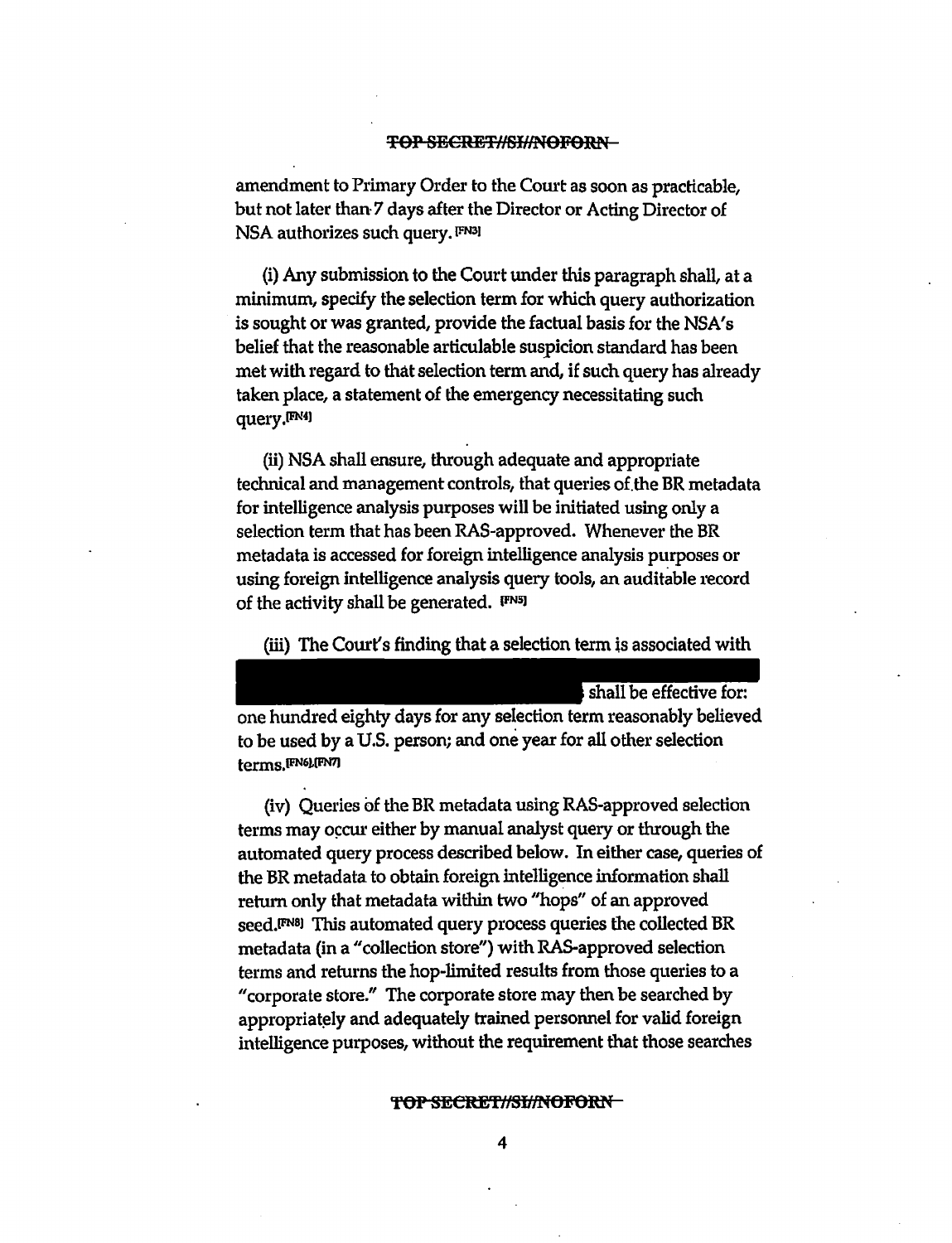## **TOP SBCRETNSl//NOFORN**

use only RAS-approved selection terms. The specifics of the automated query process, as described in the Declaration and modified by this Order, are as follows:



(FN1J For purposes of this Order, "National Security Agency" and "NSA personnel" are defined as any employees of the National Security Agency/Central Security Service ("NSA/CSS" or "NSA") and any other personnel engaged in Signals Intelligence (SIGINT)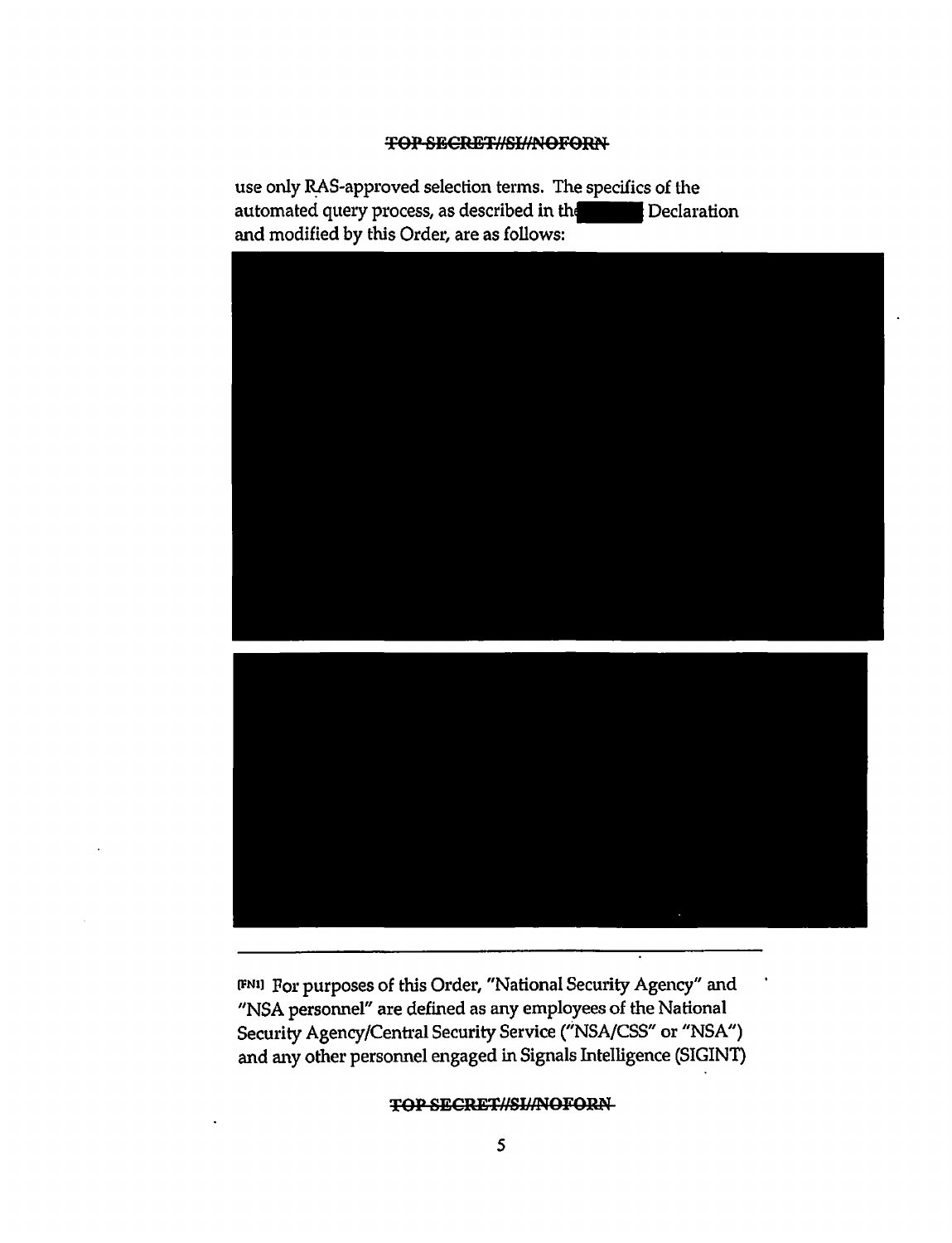operations authorized pursuant to FISA if such operations are . executed under the direction, authority, or control of the Director, NSA/Chief, CSS (DIRNSA). NSA personnel shall not disseminate BR metadata outside the NSA unless the dissemination is permitted by, and in accordance with, the requirements of this Order that are applicable to the NSA.

£FN2J The reasonable articulable suspicion standard is met when, based on the factual and practical considerations of everyday life on which reasonable and prudent persons act, there are facts giving rise to a reasonable, articulable suspicion (RAS) that the selection term to be queried is associated with

provided, however, that any selection term reasonably believed to be used by a United States (U.S.) person shall not be regarded as associated with

solely on the basis of activities that are protected by the First Amendment to the Constitution. In the event the emergency provisions of any amendment to the Court's Primary Order are invoked by the Director or Acting Director, NSA's Office of General Counsel (OGC), in consultation with the Director or Acting Director will first confirm that any selection term reasonably believed to be used by a United States (U.S.) person is not regarded as associated with

on the basis of activities that are protected by the First Amendment to the Constitution.

solely

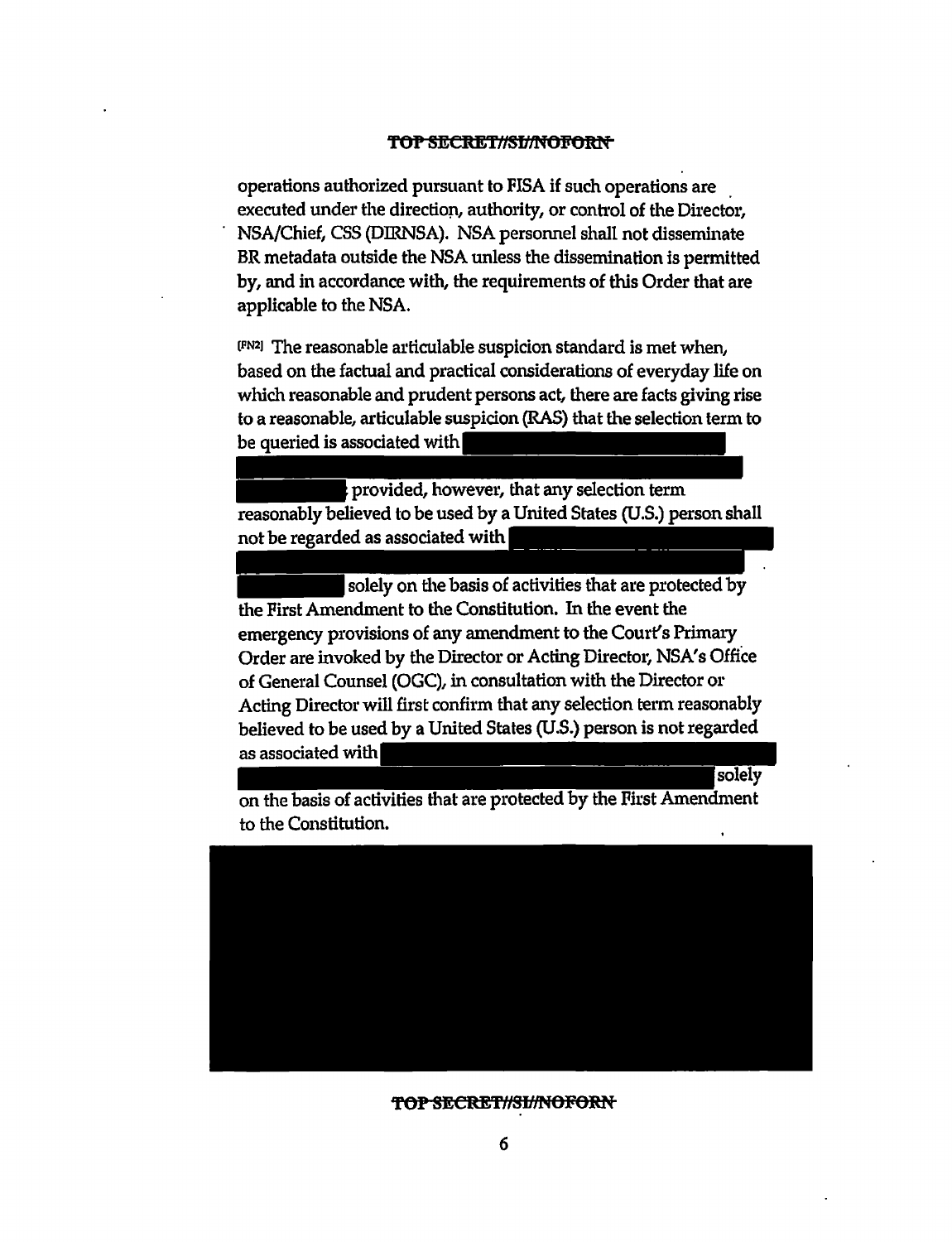

 $\bar{z}$ 

 $\overline{a}$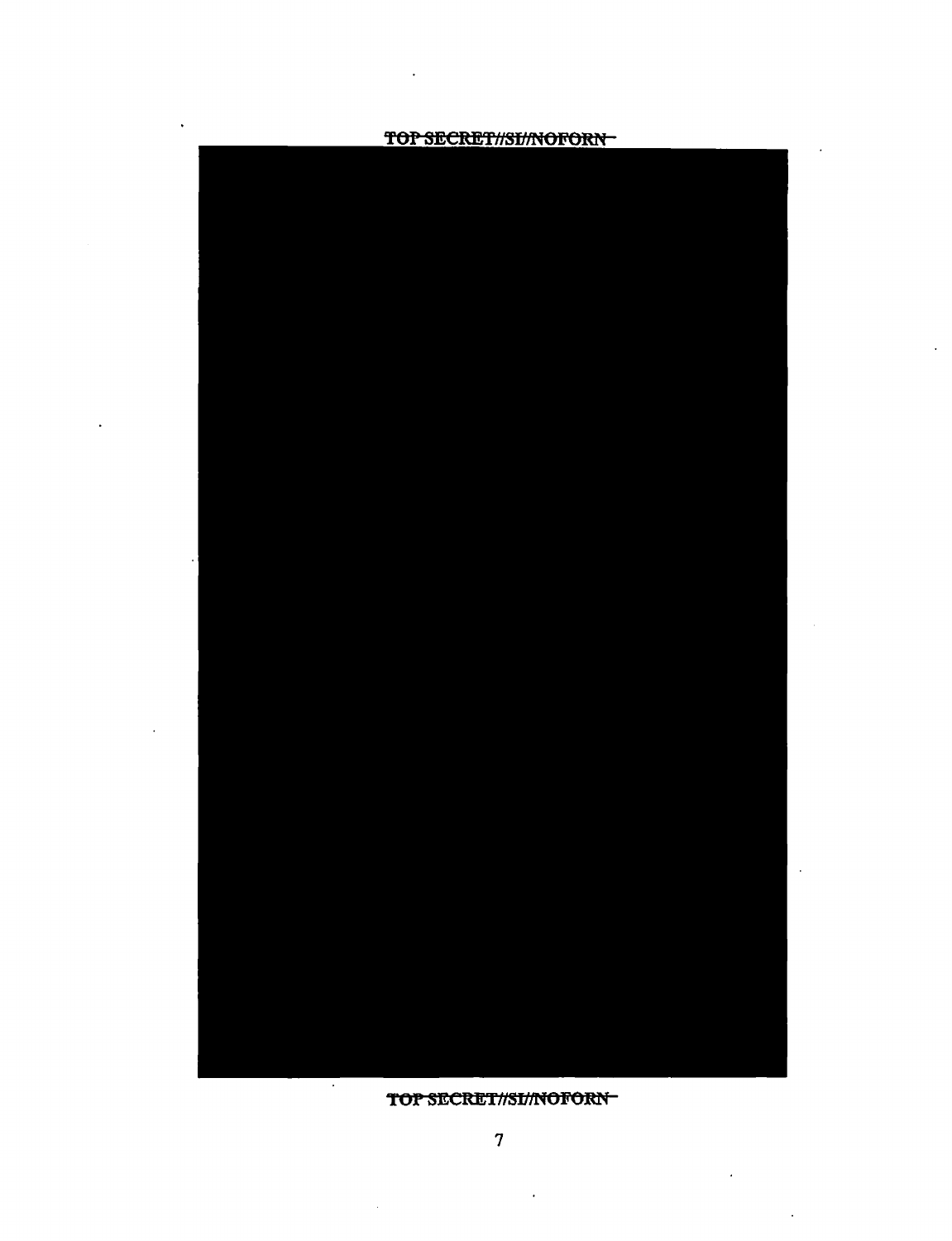



fFN3J In the event the Court denies such motion, the government shall. take appropriate remedial steps, including any steps the Court may direct.

IFN4J For any selection term that is subject to ongoing Courtauthorized electronic surveillance, pursuant to 50 U.S.C. § 1805, based on this Court's finding of probable cause to believe that the selection term is being used or is about to be used by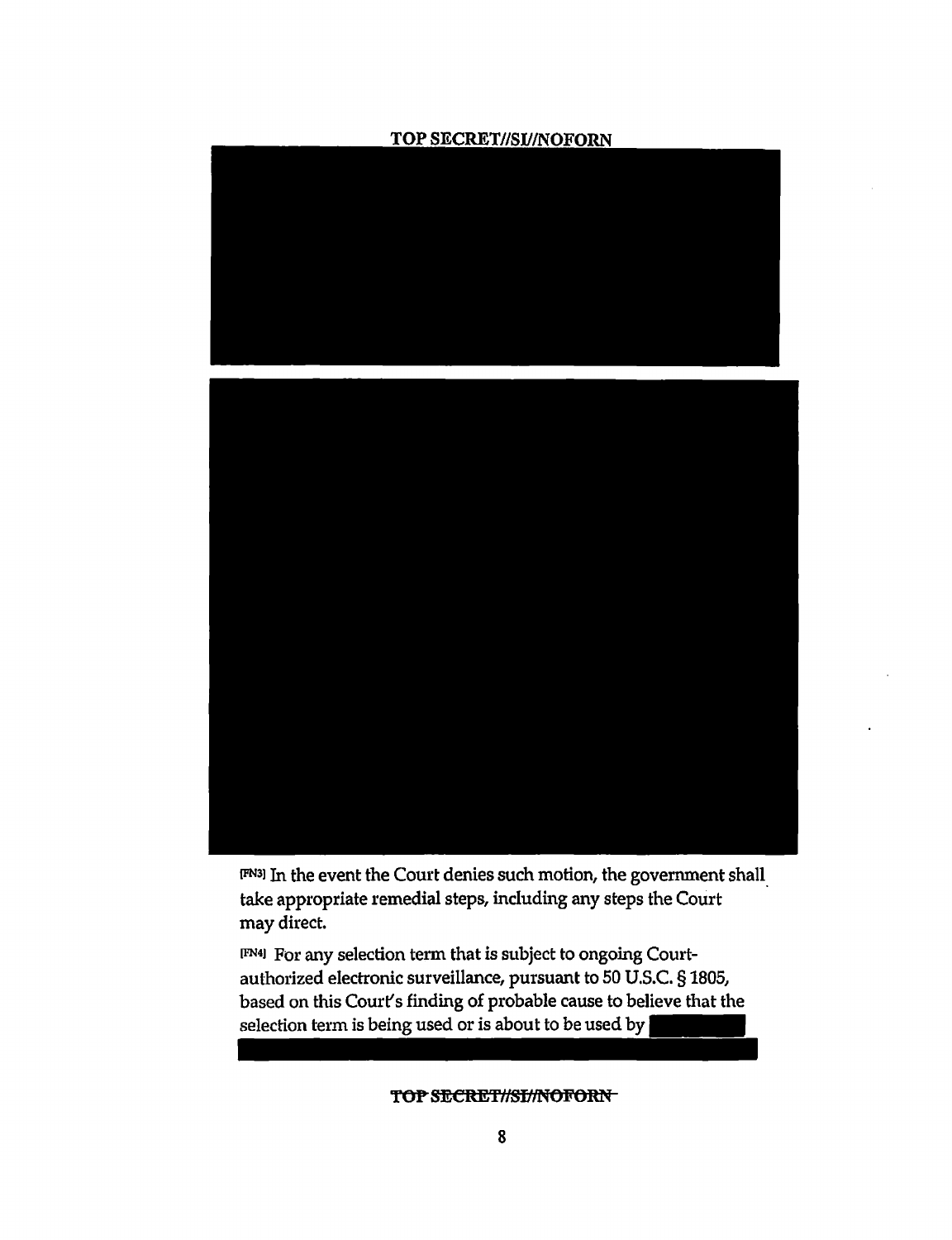including those used by U.S. persons, the government may use such selection terms as "seeds" during any period of ongoing Court-authorized electronic surveillance without first seeking authorization from this Court as described herein. Except in the case of an emergency, NSA will first notify the Department of Justice, National Security Division of its proposed use as a seed any selection term subject to ongoing Com't-authorized electronic surveillance.

lPN5J This auditable record requirement shall not apply to accesses of the results of RAS-approved queries.

tFN6 1 The Court understands that from time to time the information available to NSA will indicate that a selection term is or was associated with a Foreign Power only for a specific and limited time frame. In such cases, the government's submission shall specify the time frame for which the selection term is or was associated with

In the event the Court finds that the RAS standard is met, the automated query process described herein shall limit the first hop query results to the specified time frame, and analysts conducting manual queries using that selection term shall continue to properly minimize information that may be returned within query results that fall outside of that timeframe.

lPN7J The Court understands that NSA receives certain call detail records pursuant to other authority, in addition to the call detail records produced in response to this Court's Orders. NSA shall store, handle, and disseminate call detail records produced in response to this Court's Orders pursuant to this Order,

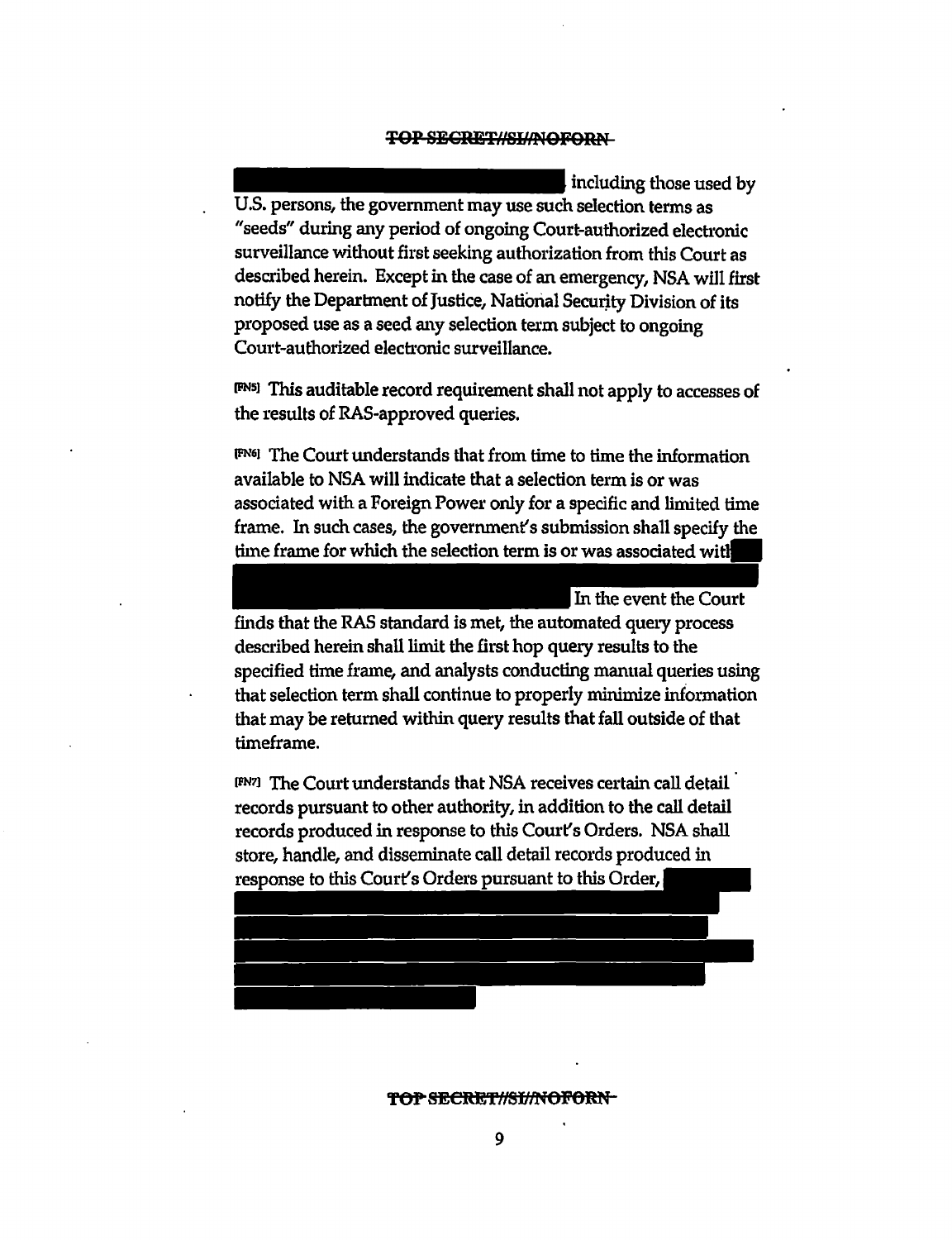IFNBJ The first "hop" from a seed returns results including all identifiers (and their associated metadata) with a contact and/or connection with the seed. The second "hop" returns results that include all identifiers (and their associated metadata) with a contact and/or connection with an identifier revealed by the first "hop."



lFN12J The Court understands that to date NSA has not implemented, and for the duration of this authorization will not as a technical matter be in a position to implement, the automated query process authorized by prior orders of this Court for analytical purposes. Accordingly, this amendment to the Primary Order authorizes the use of this automated query process for development and testing purposes only. No query results from such testing shall be made available for analytic purposes. Use of this automated query process for analytical purposes requires further order of this Court.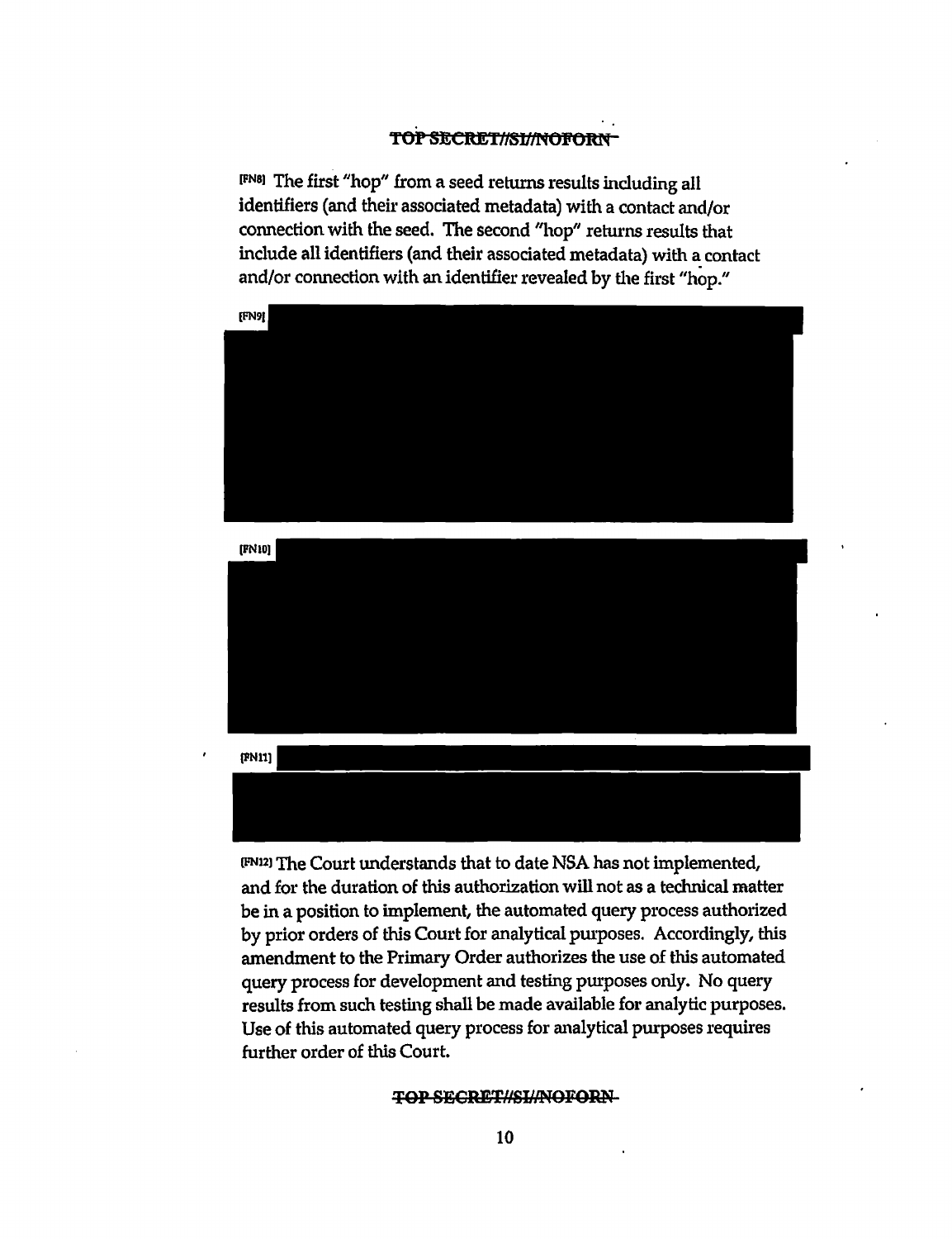5. (TS//Sl//NF) The Government respectfully submits that the procedures set forth in the Court's Primary Order, as amended by this motion, would meet the statutory definition of minimization procedures. Section 1861(c)(1) requires that upon approval of an application the Court direct that minimization procedures adopted pursuant to subsection (g) be followed. Subsection (g) requires the adoption of minimization procedures which are reasonably designed in light of the purpose and technique of a tangible things order to minimize the retention, and prohibit the ·dissemination, of nonpublicly available information concerning unconsenting United States persons, consistent with the need of the Government to obtain, produce and disseminate foreign intelligence information. To further enhance privacy and civil liberty protections concerning the information produced to and retained by the Government pursuant to the Court's orders issued in this matter, the Government seeks an amendment to the Court's Primary Order requiring prior judicial review and approval, except in an emergency, to use specific selection terms to query the BR metadata for purposes of obtaining foreign intelligence information, and to restrict queries of the BR metadata to return only that metadata within two "hops" of an approved seed. As the Government has acknowledged, the applications seeking the bulk production of call detail records are not routine due to the nature and scope of the. production. In light of the bulk nature of the production for which authority has been

#### TOP SECRET//SI//NOFORN-

11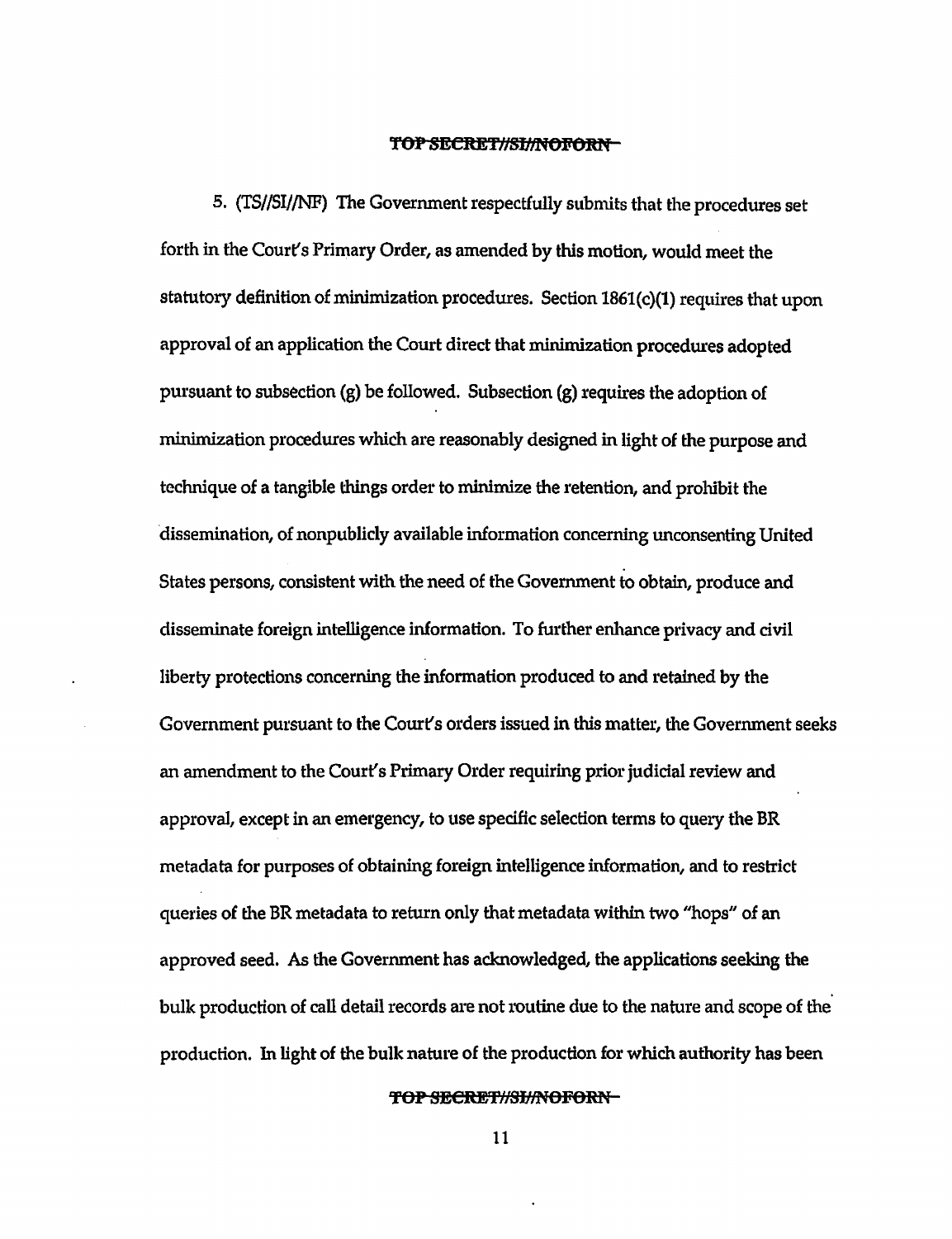#### TOP SECRET#SI#NOFORN-

granted, the Government is proposing amendments which, if approved, will require prior judicial review and approval of the Government's RAS determinations and a further limitation on hops. The Government respectfully submits that these proposed additional limitations on the minimization procedures previously approved by this Court are consistent with Section  $1861(g)'$ s definition of minimization procedures because they seek to further ensure (1) that the Government's access to and analysis of the BR metadata is for appropriate counterterrorism purposes consistent with the Court's authorization; (2) that query results containing nonpublicly available information concerning unconsenting United States persons are limited, consistent with the needs of the counterterrorism purpose of the production; and (3) that NSA's disseminations of such United States person information be as limited as possible consistent with the needs of the Government to disseminate counterterrorism information. The proposed minimization procedures are similar to those approved and adopted as binding by order of this Court in docket numbers BR 09-01, BR 09-06, and BR 09-09.

(TS//SI//NFI) For the reasons set out above, the Government respectfully submits that consistent with section 1861(g) the proposed amendments are reasonably designed in light of the nature and purpose of the bulk telephony metadata production to further protect United States person information, and to further ensure that the information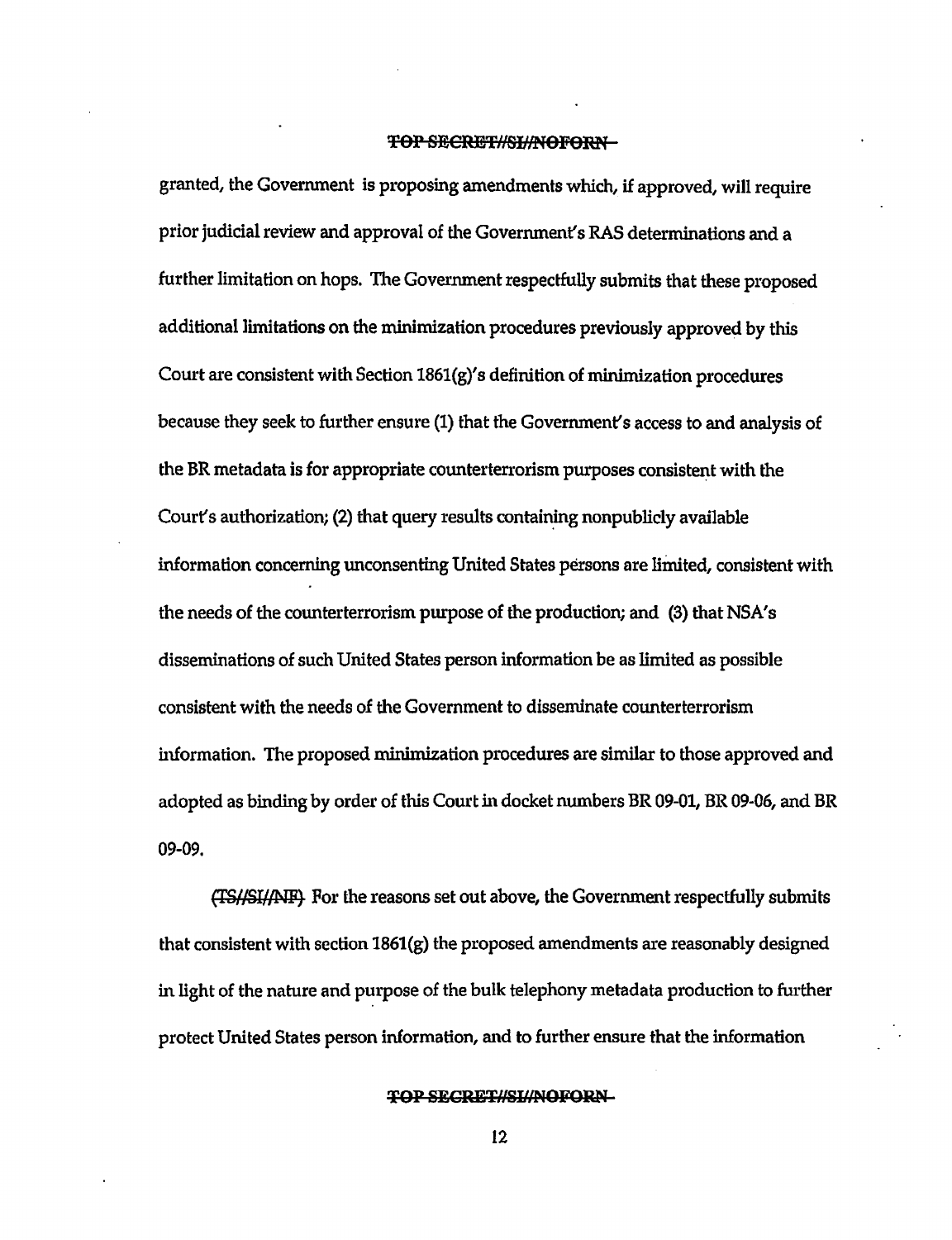produced is used and disseminated in furtherance of the counterterrorism purpose of the production.

6. (TS//SI//NF) By this motion, the Government does not seek to modify any other provisions of the Primary Order in docket number BR 14-01.2 The Government will continue to comply with all of the other restrictions and procedures described in the Court's Primary Order.

- *Remaindel' of page intentionally left blank* -

<sup>&</sup>lt;sup>2</sup> (TS//SI//NF) In particular, this motion does not seek to modify the provisions of subparagaph (3)B of the Primary Order. Consistent with that subparagraph, appropriately trained and authorized technical personnel will access the BR metadata (including via queries using non-RAS-approved selection terms) to perform those processes needed to make the BR metadata usable for intelligence analysis.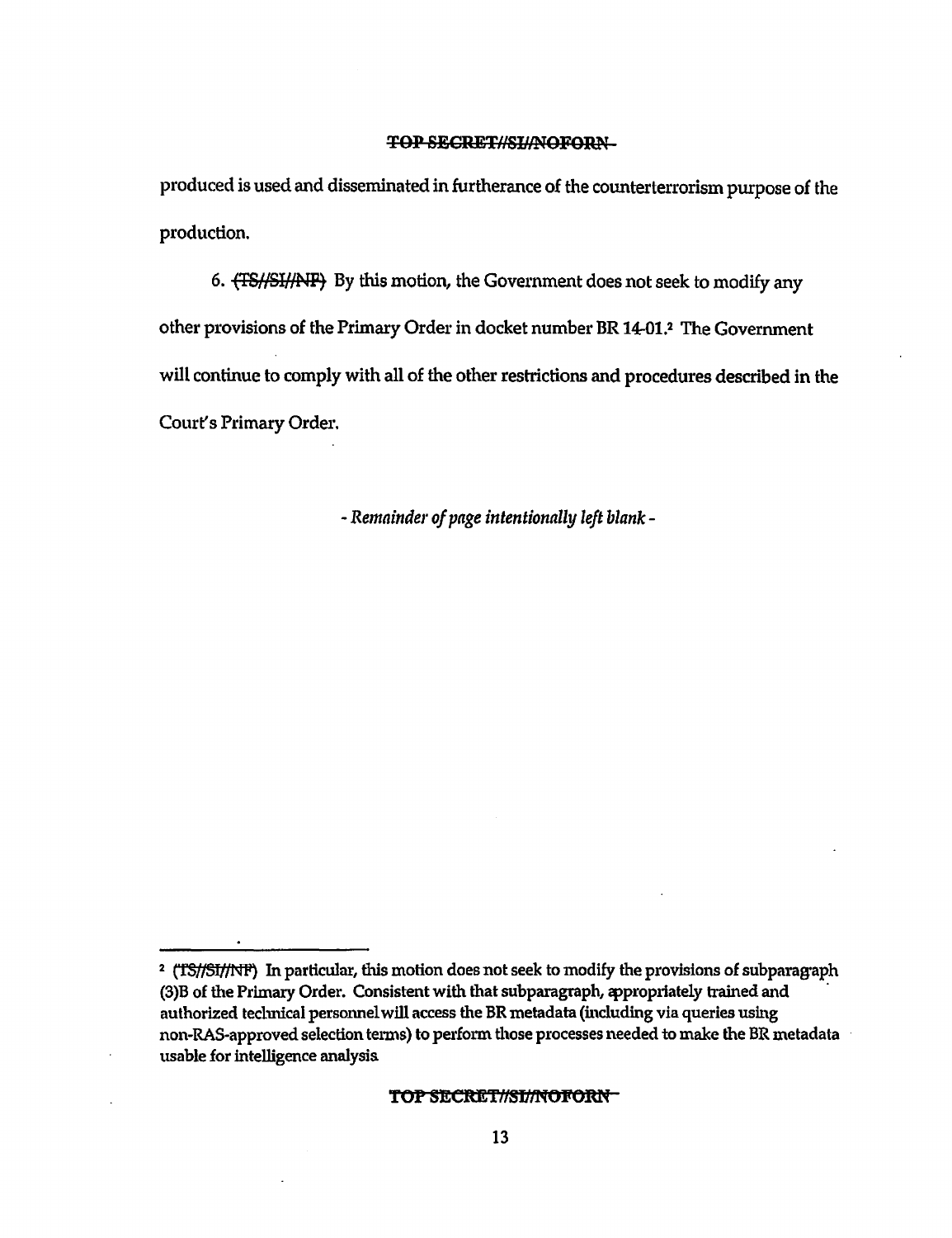## TOP SECRET#SL#NOFORN-

(TS//SI//NF) WHEREFORE, the United States of America, through the undersigned attorney, moves for an amendment to the Primary Order in docket number BR 14-01 striking paragraph (3)C of the Primary Order and replacing it with a new subparagraph (3)C set forth above.

Respectfully submitted,

John P. Carlin Acting Assistant Attorney General National Security Division U.S. Department of Justice